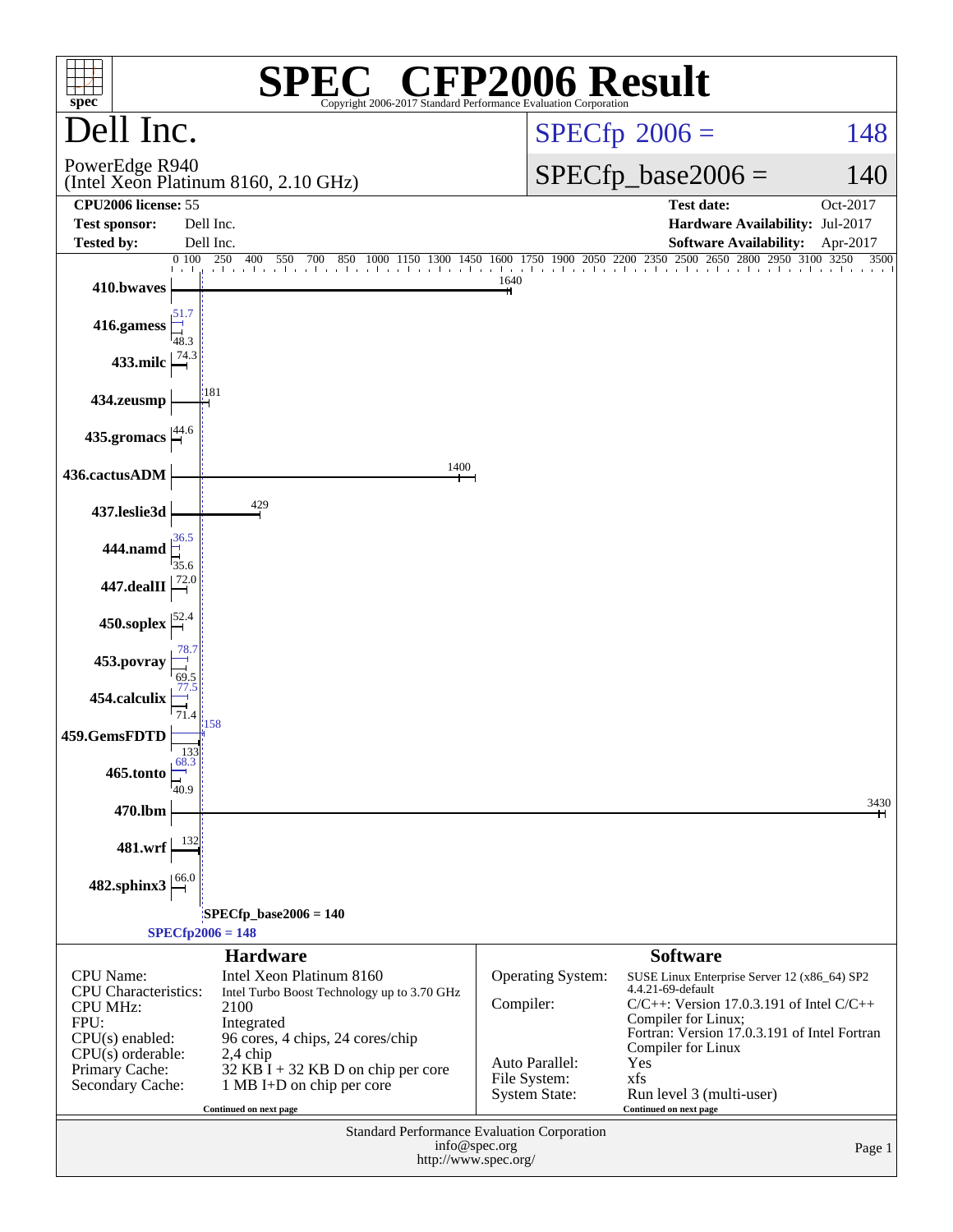

## Dell Inc.

## $SPECfp2006 = 148$  $SPECfp2006 = 148$

#### PowerEdge R940

(Intel Xeon Platinum 8160, 2.10 GHz)

 $SPECfp\_base2006 = 140$ 

| <b>CPU2006 license: 55</b>                    |                                                                          |                                         | Oct-2017<br><b>Test date:</b>             |
|-----------------------------------------------|--------------------------------------------------------------------------|-----------------------------------------|-------------------------------------------|
| <b>Test sponsor:</b>                          | Dell Inc.                                                                |                                         | <b>Hardware Availability: Jul-2017</b>    |
| <b>Tested by:</b>                             | Dell Inc.                                                                |                                         | <b>Software Availability:</b><br>Apr-2017 |
| L3 Cache:<br>Other Cache:                     | 33 MB I+D on chip per chip<br>None                                       | <b>Base Pointers:</b><br>Peak Pointers: | 64-bit<br>$32/64$ -bit                    |
| Memory:<br>Disk Subsystem:<br>Other Hardware: | 768 GB (48 x 16 GB 2Rx8 PC4-2666V-R)<br>1 x 900 GB 15K RPM SAS12<br>None | Other Software:                         | None                                      |

**[Results Table](http://www.spec.org/auto/cpu2006/Docs/result-fields.html#ResultsTable)**

|                  |                                                                                                          |              |                |       | Results Tadie  |              |                |              |                |              |                |              |
|------------------|----------------------------------------------------------------------------------------------------------|--------------|----------------|-------|----------------|--------------|----------------|--------------|----------------|--------------|----------------|--------------|
|                  |                                                                                                          |              | <b>Base</b>    |       |                |              | <b>Peak</b>    |              |                |              |                |              |
| <b>Benchmark</b> | <b>Seconds</b>                                                                                           | <b>Ratio</b> | <b>Seconds</b> | Ratio | <b>Seconds</b> | <b>Ratio</b> | <b>Seconds</b> | <b>Ratio</b> | <b>Seconds</b> | <b>Ratio</b> | <b>Seconds</b> | <b>Ratio</b> |
| 410.bwaves       | 8.25                                                                                                     | 1650         | 8.34           | 1630  | 8.26           | 1640         | 8.25           | 1650         | 8.34           | 1630         | 8.26           | 1640         |
| 416.gamess       | 406                                                                                                      | 48.3         | 406            | 48.2  | 406            | 48.3         | 379            | 51.7         | 379            | 51.7         | 379            | 51.7         |
| 433.milc         | 127                                                                                                      | 72.3         | 123            | 74.9  | 124            | 74.3         | 127            | 72.3         | 123            | 74.9         | 124            | 74.3         |
| 434.zeusmp       | 50.2                                                                                                     | 181          | 50.2           | 181   | 50.0           | 182          | 50.2           | 181          | 50.2           | 181          | 50.0           | 182          |
| 435.gromacs      | 160                                                                                                      | 44.6         | 160            | 44.7  | 160            | 44.5         | <b>160</b>     | 44.6         | 160            | 44.7         | 160            | 44.5         |
| 436.cactusADM    | 8.12                                                                                                     | 1470         | 8.59           | 1390  | 8.56           | 1400         | 8.12           | 1470         | 8.59           | 1390         | 8.56           | 1400         |
| 437.leslie3d     | 21.9                                                                                                     | 429          | 21.9           | 429   | 22.0           | 427          | 21.9           | 429          | 21.9           | 429          | 22.0           | 427          |
| 444.namd         | 225                                                                                                      | 35.6         | 225            | 35.6  | 225            | 35.6         | 220            | 36.4         | 220            | 36.5         | 220            | 36.5         |
| 447.dealII       | 159                                                                                                      | 72.0         | 158            | 72.6  | 160            | 71.6         | 159            | 72.0         | 158            | 72.6         | 160            | 71.6         |
| 450.soplex       | 156                                                                                                      | 53.4         | 159            | 52.4  | 160            | 52.2         | 156            | 53.4         | 159            | 52.4         | 160            | 52.2         |
| 453.povray       | 76.6                                                                                                     | 69.5         | 76.5           | 69.5  | 76.6           | 69.4         | 67.6           | 78.7         | 67.5           | 78.8         | 67.7           | 78.6         |
| 454.calculix     | 115                                                                                                      | 71.6         | 115            | 71.4  | 116            | 71.3         | 107            | 77.4         | 106            | 77.5         | 106            | 77.5         |
| 459.GemsFDTD     | 81.0                                                                                                     | 131          | 79.9           | 133   | 78.4           | 135          | 67.1           | 158          | 67.8           | 157          | 67.1           | 158          |
| 465.tonto        | 241                                                                                                      | 40.9         | 244            | 40.4  | 232            | 42.4         | 144            | 68.3         | 144            | 68.2         | 143            | 68.6         |
| 470.1bm          | 4.00                                                                                                     | 3430         | 3.97           | 3460  | 4.00           | 3430         | 4.00           | 3430         | 3.97           | 3460         | 4.00           | 3430         |
| 481.wrf          | 85.1                                                                                                     | 131          | 84.9           | 132   | 83.2           | 134          | 85.1           | 131          | 84.9           | 132          | 83.2           | 134          |
| 482.sphinx3      | 300                                                                                                      | 65.1         | 295            | 66.0  | 295            | 66.1         | 300            | 65.1         | 295            | 66.0         | 295            | 66.1         |
|                  | Results appear in the order in which they were run. Bold underlined text indicates a median measurement. |              |                |       |                |              |                |              |                |              |                |              |

### **[Operating System Notes](http://www.spec.org/auto/cpu2006/Docs/result-fields.html#OperatingSystemNotes)**

Stack size set to unlimited using "ulimit -s unlimited"

### **[Platform Notes](http://www.spec.org/auto/cpu2006/Docs/result-fields.html#PlatformNotes)**

 BIOS settings: Logical Processor Disabled Virtualization Technology Disabled Sub NUMA Cluster Disabled System Profile set to Custom CPU Performance set to Maximum Performance C1E Disabled C States set to Autonomous Uncore Frequency set to Dynamic Memory Patrol Scrub Disabled

Continued on next page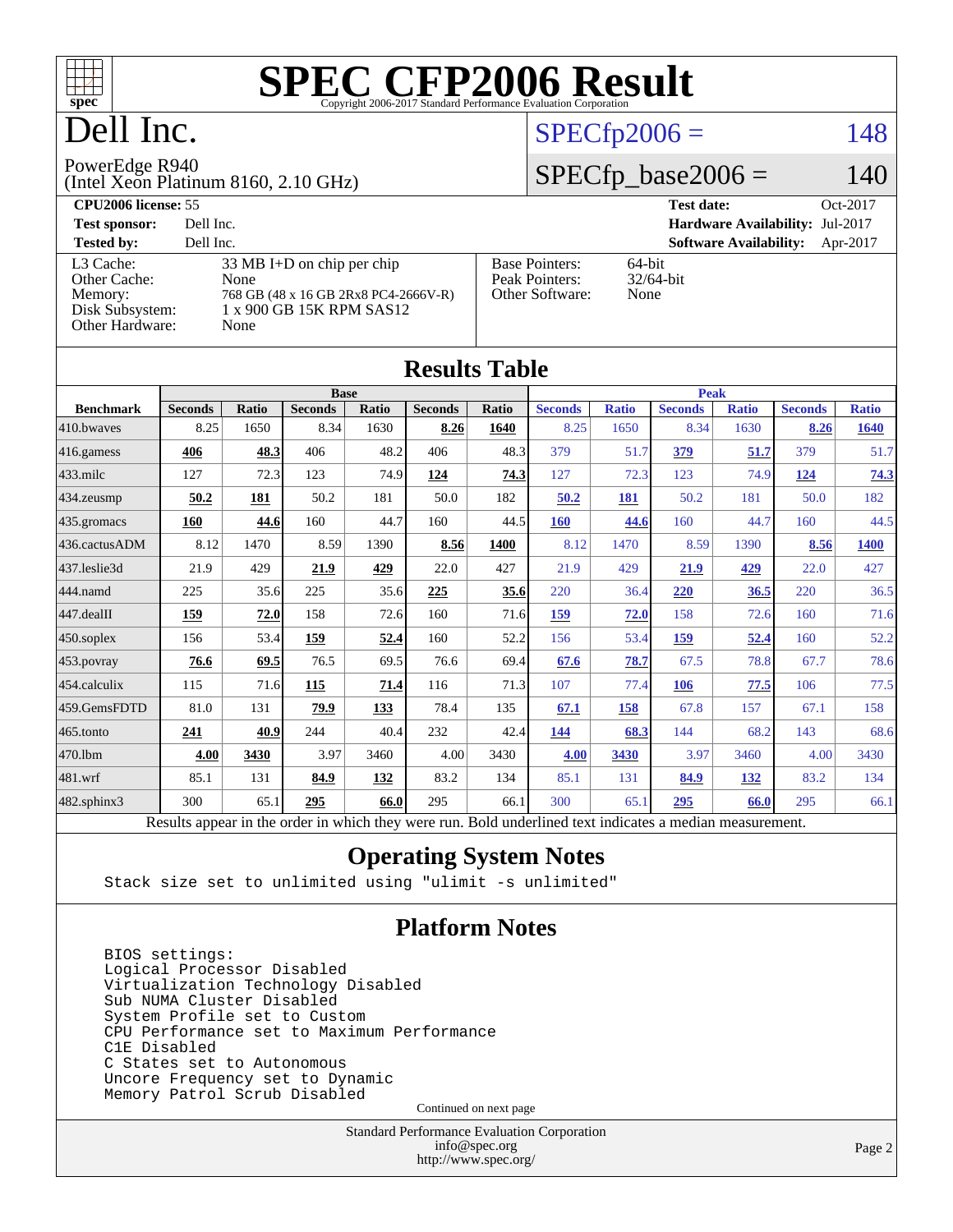

## Dell Inc.

 $SPECTp2006 = 148$ 

(Intel Xeon Platinum 8160, 2.10 GHz) PowerEdge R940

 $SPECTp\_base2006 = 140$ 

**[CPU2006 license:](http://www.spec.org/auto/cpu2006/Docs/result-fields.html#CPU2006license)** 55 **[Test date:](http://www.spec.org/auto/cpu2006/Docs/result-fields.html#Testdate)** Oct-2017 **[Test sponsor:](http://www.spec.org/auto/cpu2006/Docs/result-fields.html#Testsponsor)** Dell Inc. **[Hardware Availability:](http://www.spec.org/auto/cpu2006/Docs/result-fields.html#HardwareAvailability)** Jul-2017 **[Tested by:](http://www.spec.org/auto/cpu2006/Docs/result-fields.html#Testedby)** Dell Inc. **[Software Availability:](http://www.spec.org/auto/cpu2006/Docs/result-fields.html#SoftwareAvailability)** Apr-2017

### **[Platform Notes \(Continued\)](http://www.spec.org/auto/cpu2006/Docs/result-fields.html#PlatformNotes)**

Standard Performance Evaluation Corporation Energy Efficiency Policy set to Performance CPU Interconnect Bus Link Power Management Disabled PCI ASPM L1 Link Power Management Disabled Sysinfo program /home/cpu2006/config/sysinfo.rev6993 Revision 6993 of 2015-11-06 (b5e8d4b4eb51ed28d7f98696cbe290c1) running on linux-ehog Fri Oct 13 13:25:18 2017 This section contains SUT (System Under Test) info as seen by some common utilities. To remove or add to this section, see: <http://www.spec.org/cpu2006/Docs/config.html#sysinfo> From /proc/cpuinfo model name : Intel(R) Xeon(R) Platinum 8160 CPU @ 2.10GHz 4 "physical id"s (chips) 96 "processors" cores, siblings (Caution: counting these is hw and system dependent. The following excerpts from /proc/cpuinfo might not be reliable. Use with caution.) cpu cores : 24 siblings : 24 physical 0: cores 0 1 2 3 4 5 8 9 10 11 12 13 16 17 18 19 20 21 24 25 26 27 28 29 physical 1: cores 0 1 2 3 4 5 8 9 10 11 12 13 16 17 18 19 20 21 24 25 26 27 28 29 physical 2: cores 0 1 2 3 4 5 8 9 10 11 12 13 16 17 18 19 20 21 24 25 26 27 28 29 physical 3: cores 0 1 2 3 4 5 8 9 10 11 12 13 16 17 18 19 20 21 24 25 26 27 28 29 cache size : 33792 KB From /proc/meminfo MemTotal: 791225344 kB HugePages\_Total: 0 Hugepagesize: 2048 kB /usr/bin/lsb\_release -d SUSE Linux Enterprise Server 12 SP2 From /etc/\*release\* /etc/\*version\* SuSE-release: SUSE Linux Enterprise Server 12 (x86\_64) VERSION = 12 PATCHLEVEL = 2 # This file is deprecated and will be removed in a future service pack or release. # Please check /etc/os-release for details about this release. os-release: NAME="SLES" VERSION="12-SP2" VERSION\_ID="12.2" PRETTY\_NAME="SUSE Linux Enterprise Server 12 SP2" ID="sles" Continued on next page

[info@spec.org](mailto:info@spec.org) <http://www.spec.org/>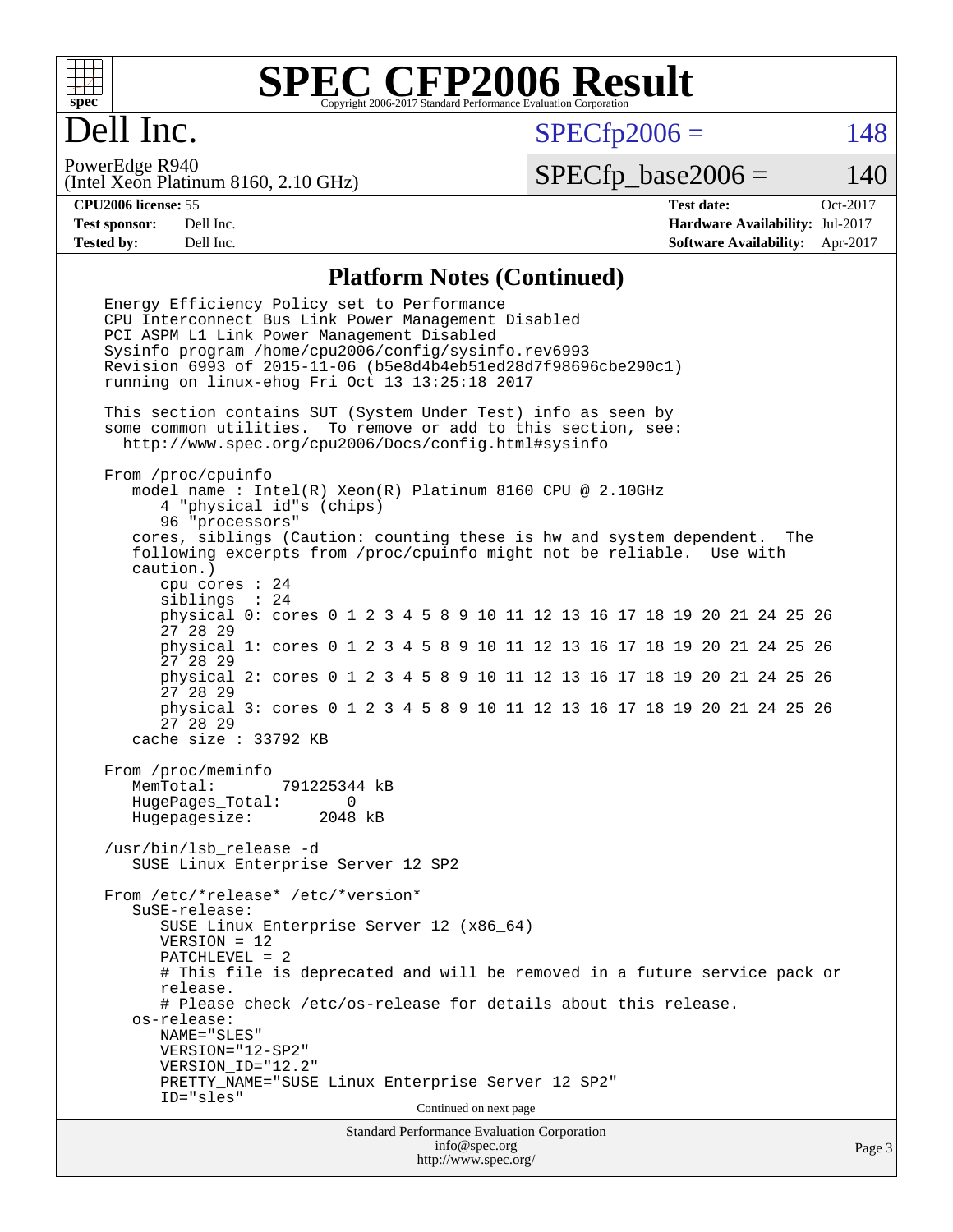

## Dell Inc.

 $SPECTp2006 = 148$ 

(Intel Xeon Platinum 8160, 2.10 GHz) PowerEdge R940

 $SPECTp\_base2006 = 140$ 

**[CPU2006 license:](http://www.spec.org/auto/cpu2006/Docs/result-fields.html#CPU2006license)** 55 **[Test date:](http://www.spec.org/auto/cpu2006/Docs/result-fields.html#Testdate)** Oct-2017 **[Test sponsor:](http://www.spec.org/auto/cpu2006/Docs/result-fields.html#Testsponsor)** Dell Inc. **[Hardware Availability:](http://www.spec.org/auto/cpu2006/Docs/result-fields.html#HardwareAvailability)** Jul-2017 **[Tested by:](http://www.spec.org/auto/cpu2006/Docs/result-fields.html#Testedby)** Dell Inc. **[Software Availability:](http://www.spec.org/auto/cpu2006/Docs/result-fields.html#SoftwareAvailability)** Apr-2017

### **[Platform Notes \(Continued\)](http://www.spec.org/auto/cpu2006/Docs/result-fields.html#PlatformNotes)**

 ANSI\_COLOR="0;32" CPE\_NAME="cpe:/o:suse:sles:12:sp2"

uname -a:

 Linux linux-ehog 4.4.21-69-default #1 SMP Tue Oct 25 10:58:20 UTC 2016 (9464f67) x86\_64 x86\_64 x86\_64 GNU/Linux

run-level 3 Oct 13 08:59

SPEC is set to: /home/cpu2006<br>Filesystem Type Size Type Size Used Avail Use% Mounted on /dev/sda4 xfs 796G 17G 779G 3% /home Additional information from dmidecode:

 Warning: Use caution when you interpret this section. The 'dmidecode' program reads system data which is "intended to allow hardware to be accurately determined", but the intent may not be met, as there are frequent changes to hardware, firmware, and the "DMTF SMBIOS" standard.

 BIOS Dell Inc. 1.1.7 08/10/2017 Memory: 48x 00AD00B300AD HMA82GR7AFR8N-VK 16 GB 2 rank 2666 MHz

(End of data from sysinfo program)

#### **[General Notes](http://www.spec.org/auto/cpu2006/Docs/result-fields.html#GeneralNotes)**

Environment variables set by runspec before the start of the run: KMP AFFINITY = "granularity=fine, compact" LD\_LIBRARY\_PATH = "/home/cpu2006/lib/ia32:/home/cpu2006/lib/intel64:/home/cpu2006/sh10.2" OMP NUM THREADS = "96"

 Binaries compiled on a system with 1x Intel Core i7-4790 CPU + 32GB RAM memory using Redhat Enterprise Linux 7.2 Transparent Huge Pages disabled with: echo never > /sys/kernel/mm/transparent\_hugepage/enabled Filesystem page cache cleared with: shell invocation of 'sync; echo 3 > /proc/sys/vm/drop\_caches' prior to run

## **[Base Compiler Invocation](http://www.spec.org/auto/cpu2006/Docs/result-fields.html#BaseCompilerInvocation)**

[C benchmarks](http://www.spec.org/auto/cpu2006/Docs/result-fields.html#Cbenchmarks): [icc -m64](http://www.spec.org/cpu2006/results/res2017q4/cpu2006-20171030-50377.flags.html#user_CCbase_intel_icc_64bit_bda6cc9af1fdbb0edc3795bac97ada53)

[C++ benchmarks:](http://www.spec.org/auto/cpu2006/Docs/result-fields.html#CXXbenchmarks) [icpc -m64](http://www.spec.org/cpu2006/results/res2017q4/cpu2006-20171030-50377.flags.html#user_CXXbase_intel_icpc_64bit_fc66a5337ce925472a5c54ad6a0de310)

[Fortran benchmarks](http://www.spec.org/auto/cpu2006/Docs/result-fields.html#Fortranbenchmarks): [ifort -m64](http://www.spec.org/cpu2006/results/res2017q4/cpu2006-20171030-50377.flags.html#user_FCbase_intel_ifort_64bit_ee9d0fb25645d0210d97eb0527dcc06e)

Continued on next page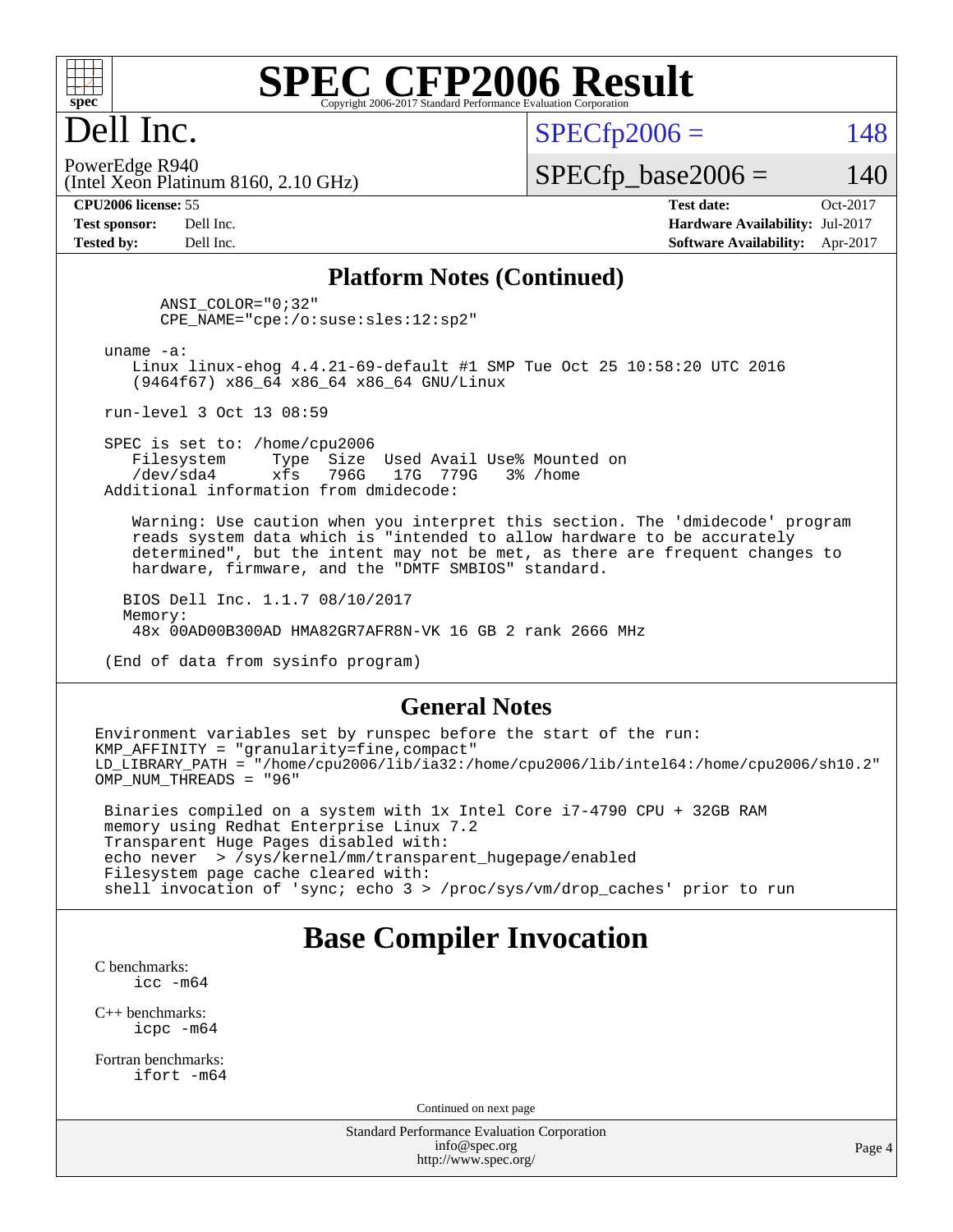

## Dell Inc.

 $SPECTp2006 = 148$ 

(Intel Xeon Platinum 8160, 2.10 GHz) PowerEdge R940

 $SPECfp\_base2006 = 140$ 

**[CPU2006 license:](http://www.spec.org/auto/cpu2006/Docs/result-fields.html#CPU2006license)** 55 **[Test date:](http://www.spec.org/auto/cpu2006/Docs/result-fields.html#Testdate)** Oct-2017 **[Test sponsor:](http://www.spec.org/auto/cpu2006/Docs/result-fields.html#Testsponsor)** Dell Inc. **[Hardware Availability:](http://www.spec.org/auto/cpu2006/Docs/result-fields.html#HardwareAvailability)** Jul-2017 **[Tested by:](http://www.spec.org/auto/cpu2006/Docs/result-fields.html#Testedby)** Dell Inc. **[Software Availability:](http://www.spec.org/auto/cpu2006/Docs/result-fields.html#SoftwareAvailability)** Apr-2017

## **[Base Compiler Invocation \(Continued\)](http://www.spec.org/auto/cpu2006/Docs/result-fields.html#BaseCompilerInvocation)**

[Benchmarks using both Fortran and C](http://www.spec.org/auto/cpu2006/Docs/result-fields.html#BenchmarksusingbothFortranandC): [icc -m64](http://www.spec.org/cpu2006/results/res2017q4/cpu2006-20171030-50377.flags.html#user_CC_FCbase_intel_icc_64bit_bda6cc9af1fdbb0edc3795bac97ada53) [ifort -m64](http://www.spec.org/cpu2006/results/res2017q4/cpu2006-20171030-50377.flags.html#user_CC_FCbase_intel_ifort_64bit_ee9d0fb25645d0210d97eb0527dcc06e)

## **[Base Portability Flags](http://www.spec.org/auto/cpu2006/Docs/result-fields.html#BasePortabilityFlags)**

| 435.gromacs: -DSPEC_CPU_LP64 -nofor_main                       |
|----------------------------------------------------------------|
| 436.cactusADM: - DSPEC CPU LP64 - nofor main                   |
|                                                                |
|                                                                |
|                                                                |
|                                                                |
|                                                                |
| 454.calculix: - DSPEC CPU LP64 - nofor main                    |
|                                                                |
|                                                                |
|                                                                |
| 481.wrf: -DSPEC CPU_LP64 -DSPEC_CPU_CASE_FLAG -DSPEC_CPU_LINUX |
|                                                                |
|                                                                |

## **[Base Optimization Flags](http://www.spec.org/auto/cpu2006/Docs/result-fields.html#BaseOptimizationFlags)**

[C benchmarks](http://www.spec.org/auto/cpu2006/Docs/result-fields.html#Cbenchmarks): [-xCORE-AVX2](http://www.spec.org/cpu2006/results/res2017q4/cpu2006-20171030-50377.flags.html#user_CCbase_f-xCORE-AVX2) [-ipo](http://www.spec.org/cpu2006/results/res2017q4/cpu2006-20171030-50377.flags.html#user_CCbase_f-ipo) [-O3](http://www.spec.org/cpu2006/results/res2017q4/cpu2006-20171030-50377.flags.html#user_CCbase_f-O3) [-no-prec-div](http://www.spec.org/cpu2006/results/res2017q4/cpu2006-20171030-50377.flags.html#user_CCbase_f-no-prec-div) [-parallel](http://www.spec.org/cpu2006/results/res2017q4/cpu2006-20171030-50377.flags.html#user_CCbase_f-parallel) [-qopt-prefetch](http://www.spec.org/cpu2006/results/res2017q4/cpu2006-20171030-50377.flags.html#user_CCbase_f-qopt-prefetch) [C++ benchmarks:](http://www.spec.org/auto/cpu2006/Docs/result-fields.html#CXXbenchmarks) [-xCORE-AVX2](http://www.spec.org/cpu2006/results/res2017q4/cpu2006-20171030-50377.flags.html#user_CXXbase_f-xCORE-AVX2) [-ipo](http://www.spec.org/cpu2006/results/res2017q4/cpu2006-20171030-50377.flags.html#user_CXXbase_f-ipo) [-O3](http://www.spec.org/cpu2006/results/res2017q4/cpu2006-20171030-50377.flags.html#user_CXXbase_f-O3) [-no-prec-div](http://www.spec.org/cpu2006/results/res2017q4/cpu2006-20171030-50377.flags.html#user_CXXbase_f-no-prec-div) [-qopt-prefetch](http://www.spec.org/cpu2006/results/res2017q4/cpu2006-20171030-50377.flags.html#user_CXXbase_f-qopt-prefetch)

[Fortran benchmarks](http://www.spec.org/auto/cpu2006/Docs/result-fields.html#Fortranbenchmarks): [-xCORE-AVX2](http://www.spec.org/cpu2006/results/res2017q4/cpu2006-20171030-50377.flags.html#user_FCbase_f-xCORE-AVX2) [-ipo](http://www.spec.org/cpu2006/results/res2017q4/cpu2006-20171030-50377.flags.html#user_FCbase_f-ipo) [-O3](http://www.spec.org/cpu2006/results/res2017q4/cpu2006-20171030-50377.flags.html#user_FCbase_f-O3) [-no-prec-div](http://www.spec.org/cpu2006/results/res2017q4/cpu2006-20171030-50377.flags.html#user_FCbase_f-no-prec-div) [-parallel](http://www.spec.org/cpu2006/results/res2017q4/cpu2006-20171030-50377.flags.html#user_FCbase_f-parallel) [-qopt-prefetch](http://www.spec.org/cpu2006/results/res2017q4/cpu2006-20171030-50377.flags.html#user_FCbase_f-qopt-prefetch)

[Benchmarks using both Fortran and C](http://www.spec.org/auto/cpu2006/Docs/result-fields.html#BenchmarksusingbothFortranandC): [-xCORE-AVX2](http://www.spec.org/cpu2006/results/res2017q4/cpu2006-20171030-50377.flags.html#user_CC_FCbase_f-xCORE-AVX2) [-ipo](http://www.spec.org/cpu2006/results/res2017q4/cpu2006-20171030-50377.flags.html#user_CC_FCbase_f-ipo) [-O3](http://www.spec.org/cpu2006/results/res2017q4/cpu2006-20171030-50377.flags.html#user_CC_FCbase_f-O3) [-no-prec-div](http://www.spec.org/cpu2006/results/res2017q4/cpu2006-20171030-50377.flags.html#user_CC_FCbase_f-no-prec-div) [-parallel](http://www.spec.org/cpu2006/results/res2017q4/cpu2006-20171030-50377.flags.html#user_CC_FCbase_f-parallel) [-qopt-prefetch](http://www.spec.org/cpu2006/results/res2017q4/cpu2006-20171030-50377.flags.html#user_CC_FCbase_f-qopt-prefetch)

## **[Peak Compiler Invocation](http://www.spec.org/auto/cpu2006/Docs/result-fields.html#PeakCompilerInvocation)**

[C benchmarks](http://www.spec.org/auto/cpu2006/Docs/result-fields.html#Cbenchmarks): [icc -m64](http://www.spec.org/cpu2006/results/res2017q4/cpu2006-20171030-50377.flags.html#user_CCpeak_intel_icc_64bit_bda6cc9af1fdbb0edc3795bac97ada53)

[C++ benchmarks:](http://www.spec.org/auto/cpu2006/Docs/result-fields.html#CXXbenchmarks) [icpc -m64](http://www.spec.org/cpu2006/results/res2017q4/cpu2006-20171030-50377.flags.html#user_CXXpeak_intel_icpc_64bit_fc66a5337ce925472a5c54ad6a0de310)

Continued on next page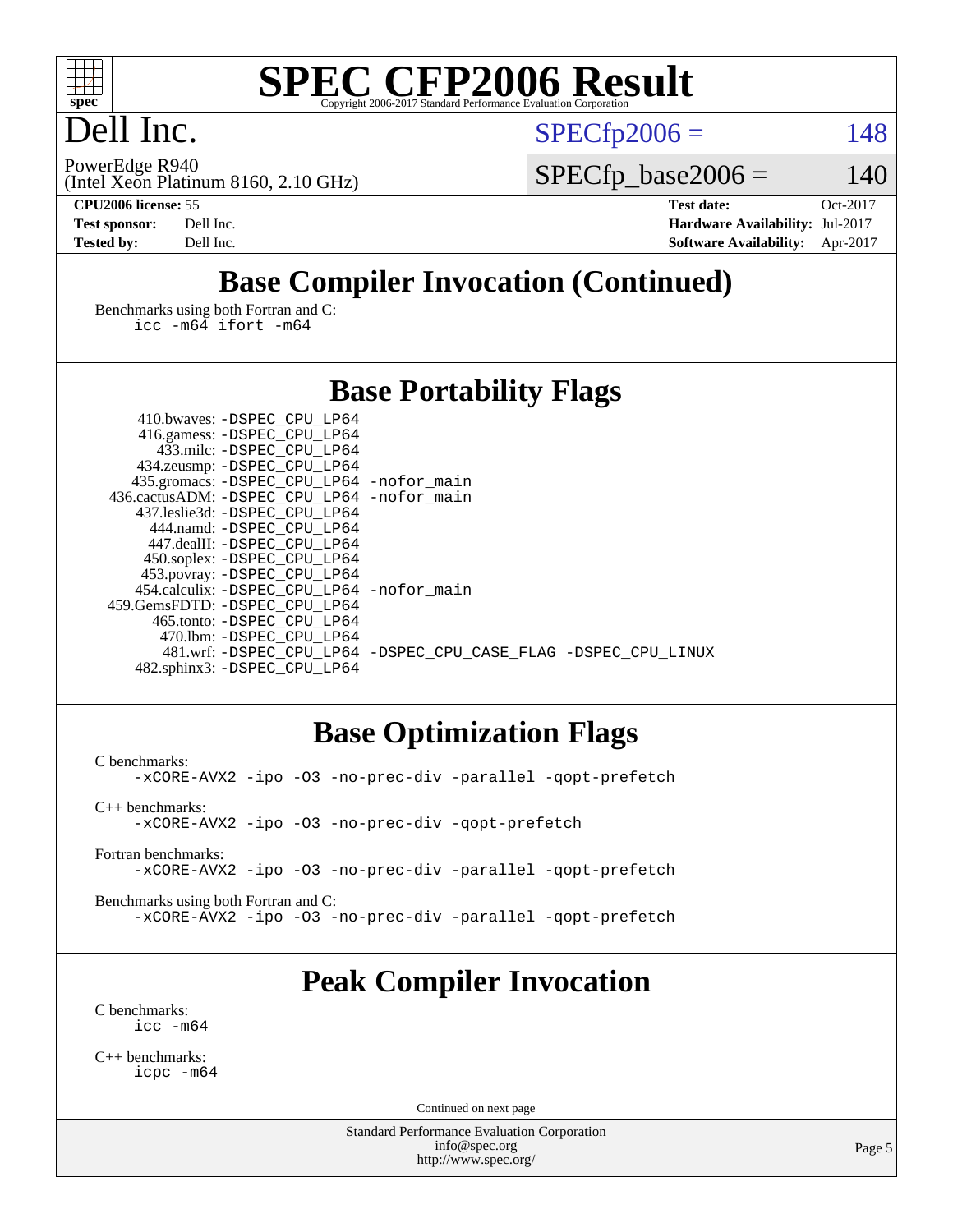

## Dell Inc.

 $SPECTp2006 = 148$ 

(Intel Xeon Platinum 8160, 2.10 GHz) PowerEdge R940

 $SPECfp\_base2006 = 140$ 

**[CPU2006 license:](http://www.spec.org/auto/cpu2006/Docs/result-fields.html#CPU2006license)** 55 **[Test date:](http://www.spec.org/auto/cpu2006/Docs/result-fields.html#Testdate)** Oct-2017 **[Test sponsor:](http://www.spec.org/auto/cpu2006/Docs/result-fields.html#Testsponsor)** Dell Inc. **[Hardware Availability:](http://www.spec.org/auto/cpu2006/Docs/result-fields.html#HardwareAvailability)** Jul-2017 **[Tested by:](http://www.spec.org/auto/cpu2006/Docs/result-fields.html#Testedby)** Dell Inc. **[Software Availability:](http://www.spec.org/auto/cpu2006/Docs/result-fields.html#SoftwareAvailability)** Apr-2017

## **[Peak Compiler Invocation \(Continued\)](http://www.spec.org/auto/cpu2006/Docs/result-fields.html#PeakCompilerInvocation)**

[Fortran benchmarks](http://www.spec.org/auto/cpu2006/Docs/result-fields.html#Fortranbenchmarks): [ifort -m64](http://www.spec.org/cpu2006/results/res2017q4/cpu2006-20171030-50377.flags.html#user_FCpeak_intel_ifort_64bit_ee9d0fb25645d0210d97eb0527dcc06e)

[Benchmarks using both Fortran and C](http://www.spec.org/auto/cpu2006/Docs/result-fields.html#BenchmarksusingbothFortranandC): [icc -m64](http://www.spec.org/cpu2006/results/res2017q4/cpu2006-20171030-50377.flags.html#user_CC_FCpeak_intel_icc_64bit_bda6cc9af1fdbb0edc3795bac97ada53) [ifort -m64](http://www.spec.org/cpu2006/results/res2017q4/cpu2006-20171030-50377.flags.html#user_CC_FCpeak_intel_ifort_64bit_ee9d0fb25645d0210d97eb0527dcc06e)

**[Peak Portability Flags](http://www.spec.org/auto/cpu2006/Docs/result-fields.html#PeakPortabilityFlags)**

Same as Base Portability Flags

## **[Peak Optimization Flags](http://www.spec.org/auto/cpu2006/Docs/result-fields.html#PeakOptimizationFlags)**

[C benchmarks](http://www.spec.org/auto/cpu2006/Docs/result-fields.html#Cbenchmarks):

433.milc: basepeak = yes

 $470$ .lbm: basepeak = yes

 $482$ .sphinx $3$ : basepeak = yes

```
C++ benchmarks:
```

```
 444.namd: -prof-gen(pass 1) -prof-use(pass 2) -xCORE-AVX2(pass 2)
-par-num-threads=1-ipo-O3(pass 2)-no-prec-div(pass 2) -fno-alias -auto-ilp32
```
447.dealII: basepeak = yes

 $450$ .soplex: basepeak = yes

 453.povray: [-prof-gen](http://www.spec.org/cpu2006/results/res2017q4/cpu2006-20171030-50377.flags.html#user_peakPASS1_CXXFLAGSPASS1_LDFLAGS453_povray_prof_gen_e43856698f6ca7b7e442dfd80e94a8fc)(pass 1) [-prof-use](http://www.spec.org/cpu2006/results/res2017q4/cpu2006-20171030-50377.flags.html#user_peakPASS2_CXXFLAGSPASS2_LDFLAGS453_povray_prof_use_bccf7792157ff70d64e32fe3e1250b55)(pass 2) [-xCORE-AVX2](http://www.spec.org/cpu2006/results/res2017q4/cpu2006-20171030-50377.flags.html#user_peakPASS2_CXXFLAGSPASS2_LDFLAGS453_povray_f-xCORE-AVX2)(pass 2)  $-par-num-threads=1(pass 1) -ipo(pass 2) -O3(pass 2)$  $-par-num-threads=1(pass 1) -ipo(pass 2) -O3(pass 2)$  $-par-num-threads=1(pass 1) -ipo(pass 2) -O3(pass 2)$  $-par-num-threads=1(pass 1) -ipo(pass 2) -O3(pass 2)$  $-par-num-threads=1(pass 1) -ipo(pass 2) -O3(pass 2)$  $-par-num-threads=1(pass 1) -ipo(pass 2) -O3(pass 2)$ [-no-prec-div](http://www.spec.org/cpu2006/results/res2017q4/cpu2006-20171030-50377.flags.html#user_peakPASS2_CXXFLAGSPASS2_LDFLAGS453_povray_f-no-prec-div)(pass 2) [-unroll4](http://www.spec.org/cpu2006/results/res2017q4/cpu2006-20171030-50377.flags.html#user_peakCXXOPTIMIZE453_povray_f-unroll_4e5e4ed65b7fd20bdcd365bec371b81f) [-ansi-alias](http://www.spec.org/cpu2006/results/res2017q4/cpu2006-20171030-50377.flags.html#user_peakCXXOPTIMIZE453_povray_f-ansi-alias)

[Fortran benchmarks](http://www.spec.org/auto/cpu2006/Docs/result-fields.html#Fortranbenchmarks):

 $410.bwaves: basepeak = yes$ 

```
 416.gamess: -prof-gen(pass 1) -prof-use(pass 2) -xCORE-AVX2(pass 2)
  -par-num-threads=1-ipo-O3(pass 2)-no-prec-div(pass 2) -unroll2 -inline-level=0 -scalar-rep-
```
434.zeusmp: basepeak = yes

437.leslie3d: basepeak = yes

Continued on next page